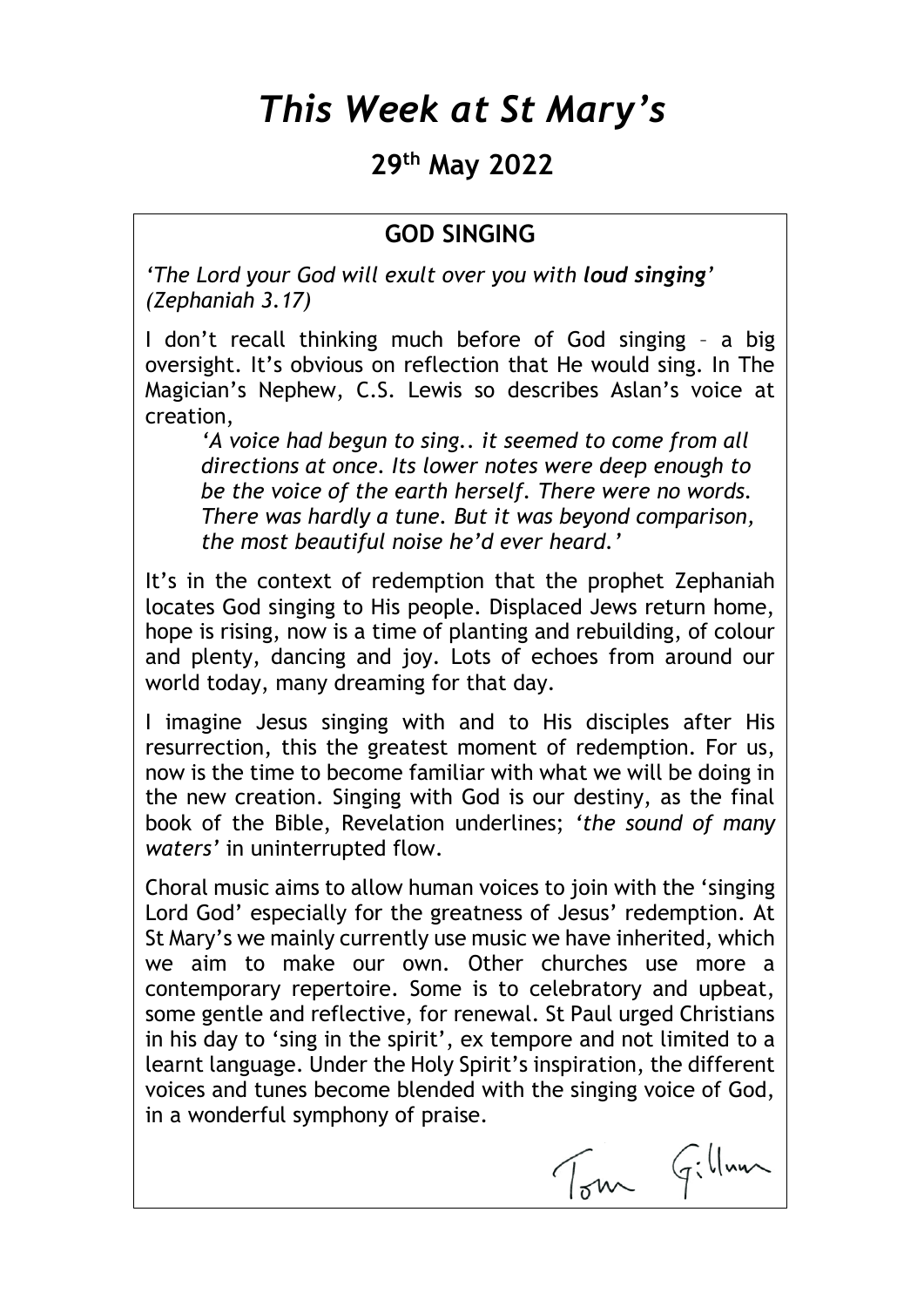## **REFLECTING ON MY CONFIRMATION**

My confirmation at the Minster by the Bishop of Sherwood on Easter Eve marked the culmination of God's work in my life over the past 25 years as a Christian. While the other St Mary's candidates had been baptised the previous week, mine had occurred as an infant, placing me in what felt like a different dynamic, as I had never made that same decision for myself.

The coronavirus pandemic and its attendant disruption resulted in my confirmation plans falling to the back of my mind. St Mary's was shuttered and I was prematurely thrust onto the hospital frontlines. Yet it was during this period of upheaval, uncertainty and tragedy, that God drew me closest.

He took me with Him not to comfortable places, but to wards full of COVID, to be among overworked colleagues and scared patients, where He nurtured in me a habit of prayer, witness and compassion. In the fits and starts of re-opening between lockdowns, St Mary's too felt ever more valuable a community in which to meet and worship, yet with an echo of the sense of surrounding danger felt by the earliest Christians when they met. As part of the Exploring Faith group, I heard how the tumult of the pandemic had shaped the other candidates' lives.

It was in Holy Week that I realised I had as little control over my baptism as an infant, as I did over the path leading up to my confirmation. And still then, confirmation was not a thing *I* was doing for God, but a thing *God* was achieving for me, and what it did was provide a beautiful and visible sign of the grace of the God who, from my baptism – despite all my missteps and rebellion – had been patiently and mercifully drawing me back to His truth.

JAMES PERSICO

## **LAST WEEK AT ST MARY'S**

**Saturday** Craft and Flea Fair – over 600 passed through the doors

Also, **Firefighters Memorial** which honoured 23 who had died during the Covid 19 lock-down, with restricted numbers at their funerals.

**Wednesday** First **Workplace Wednesday**, with space set aside for workers. Then **Insight Meeting** with David Astill, MD of NCT who gave a fascinating overview of Nottingham post pandemic

**Nottingham College exams** have been continuing.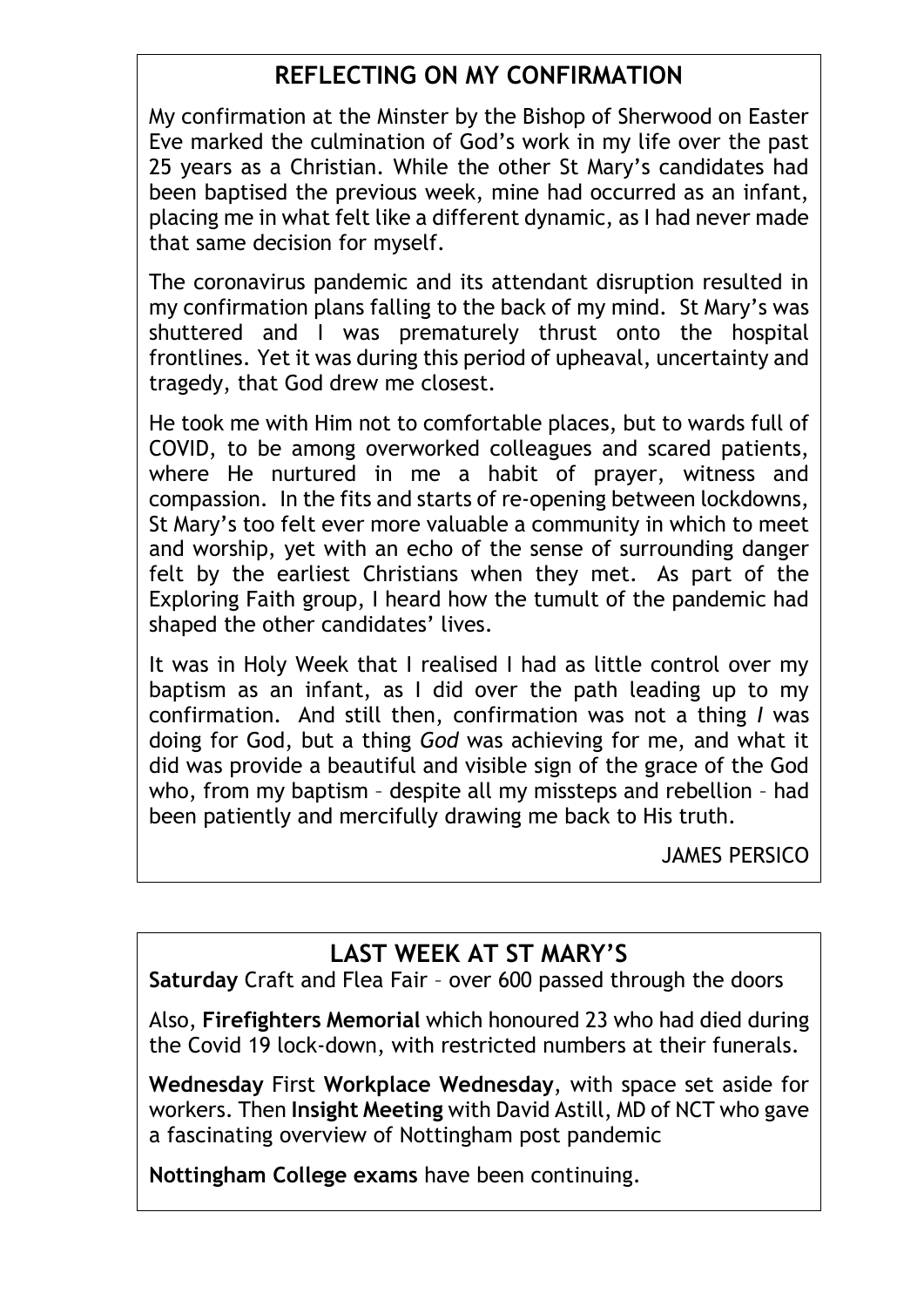*Please note that St Mary's will be open as usual 11.00 – 2.30 on Monday – Wednesday this coming week, but the church and the*  office will be closed on Thursday 2<sup>nd</sup> and Friday 3<sup>rd</sup>. There will *be NO THURSDAY COMMUNION.* 

*In the week starting 6th June we will only be open on Wednesday 8 th but Thursday Communion will take place.*

**ANNUAL MEETING**. PCC members are **Peter Bartlett**, **Tess Clothier, Rachel Fisken, Jean Hammonds** (Lay Vice Chair and Treasurer) **Kevin Hancox** (Deanery Synod and Safeguarding Officer) **Ruth Lindstrom**, **Ed Mills** (Church Warden) **James Persico**, **Len Simmonds**, **Jonathan Stork**, **Matt Triggs** (Secretary) **Heather Walpole**, **Margaret Wiedemann** (Church Warden)

**SPECIAL REFRESHMENTS today** after the 1045 service as Grant finishes his time as curate here at St Mary's. All welcome.

**QUEEN'S PLATINUM JUBILEE SERVICE 5th June. NB 11am start.** Come to & let others know of this special celebratory civic service. Amongst others, Michael and Rosemary Clark will be sharing memories. Ben Staniforth is singing a solo. Violin piece from Sapphie Johnson.

**VOLUNTEER OPPORTUNITIES –** Please note that there are many opportunities to volunteer, both in the services, with children's work and in many other ways – please see last week's TWASM.

**GIVING TO ST MARY'S** Still with no collections we very much rely on your financial support. Kindly use online banking (NatWest 56-00- 61, St Mary's PCC a/c 00834602); cash or cheque in the donations chest; the card reader; or via the website. Please use Gift Aid if you are a UK tax-payer. Standing order forms are by the south porch.

**FROM MEADOWS FOODBANK** Needed please - **UHT milk; 500g bags sugar; coffee; jam; small bottles cooking oil; tinned meat, tuna, fruit, sweetcorn, tomatoes, potatoes; toiletries; laundry tabs; washing-up liquid; or cash donations.** Tues 5.30–7.15, Fri 10- 12, Sat 11-1pm NG2 2JD